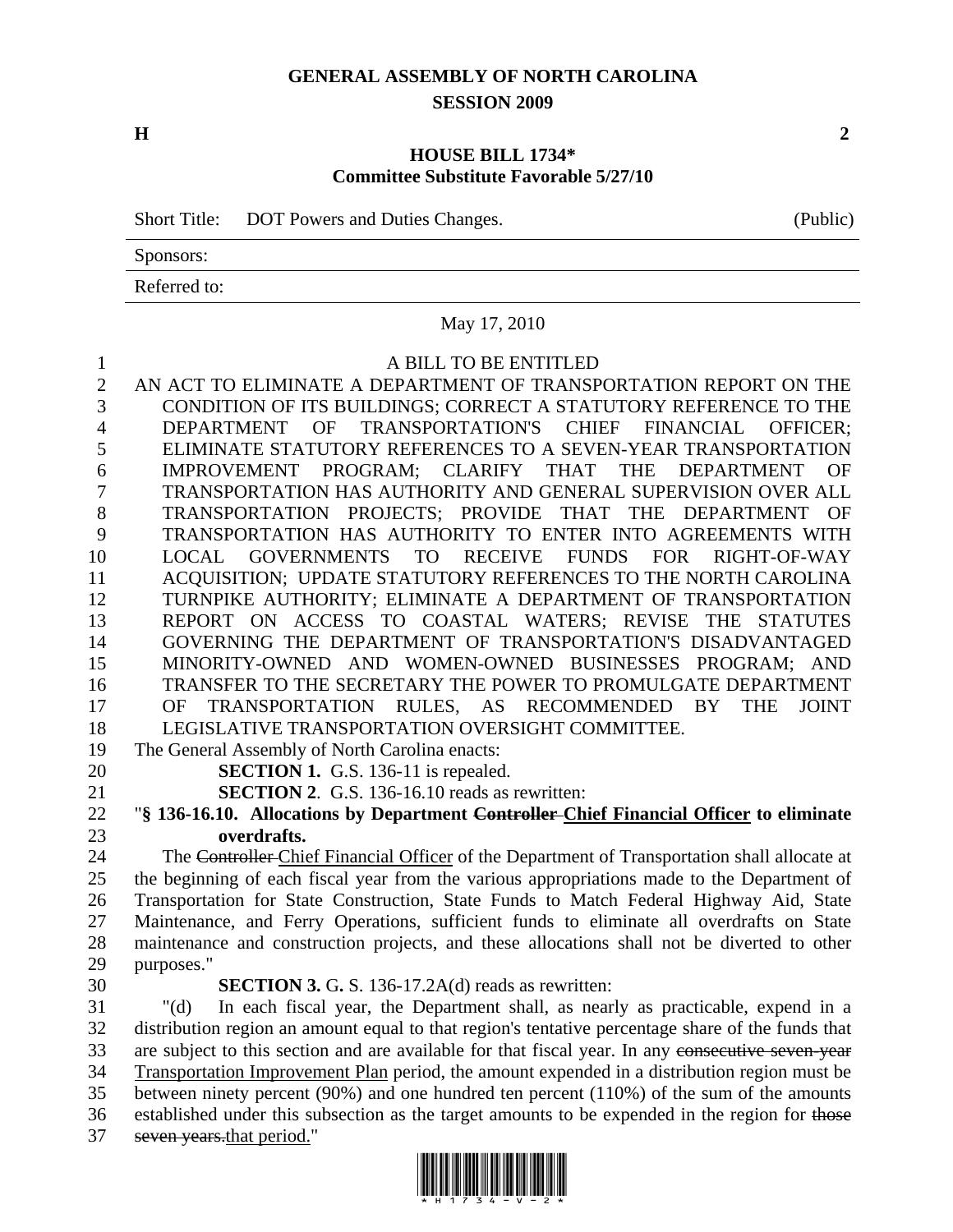|                                               | <b>General Assembly Of North Carolina</b> |                                                                                                                                                                                                             | <b>Session 2009</b> |
|-----------------------------------------------|-------------------------------------------|-------------------------------------------------------------------------------------------------------------------------------------------------------------------------------------------------------------|---------------------|
| $\mathbf{1}$<br>$\overline{c}$<br>3           |                                           | <b>SECTION 4.</b> G.S. 136-18(1) reads as rewritten:<br>"§ 136-18. Powers of Department of Transportation.<br>The said Department of Transportation is vested with the following powers:                    |                     |
| $\overline{4}$<br>5                           | (1)                                       | The <u>authority and</u> general supervision over all matters relating to the<br>construction-construction, maintenance, and design of the State highways,                                                  |                     |
| $\boldsymbol{6}$<br>$\overline{7}$<br>$\,8\,$ |                                           | transportation projects, letting of contracts therefore, and the selection of<br>materials to be used in the construction of State highways-transportation<br>projects under the authority of this Chapter. |                     |
| 9                                             | $\pmb{\mathsf{H}}$                        |                                                                                                                                                                                                             |                     |
| 10                                            |                                           | SECTION 5. G.S. 136-18(12b) reads as rewritten:                                                                                                                                                             |                     |
| 11                                            |                                           | "§ 136-18. Powers of Department of Transportation.                                                                                                                                                          |                     |
| 12<br>13                                      |                                           | The said Department of Transportation is vested with the following powers:                                                                                                                                  |                     |
| 14                                            | (12b)                                     | To issue "GARVEE" bonds (Grant Anticipation Revenue Vehicles) or other                                                                                                                                      |                     |
| 15                                            |                                           | eligible debt-financing instruments to finance federal-aid highway projects                                                                                                                                 |                     |
| 16                                            |                                           | using federal funds to pay a portion of principal, interest, and related bond                                                                                                                               |                     |
| 17                                            |                                           | issuance costs, as authorized by 23 U.S.C. § 122, as amended (the National                                                                                                                                  |                     |
| 18                                            |                                           | Highway System Designation Act of 1995, Pub. L. 104-59). These bonds                                                                                                                                        |                     |
| 19                                            |                                           | shall be issued by the State Treasurer on behalf of the Department and shall                                                                                                                                |                     |
| 20                                            |                                           | be issued pursuant to an order adopted by the Council of State under                                                                                                                                        |                     |
| 21                                            |                                           | G.S. 159-88. The State Treasurer shall develop and adopt appropriate debt                                                                                                                                   |                     |
| 22                                            |                                           | instruments, consistent with the terms of the State and Local Government                                                                                                                                    |                     |
| 23                                            |                                           | Revenue Bond Act, Article 5 of Chapter 159 of the General Statutes, for use                                                                                                                                 |                     |
| 24                                            |                                           | under this subdivision. Prior to issuance of any "GARVEE" or other eligible                                                                                                                                 |                     |
| 25                                            |                                           | debt instrument using federal funds to pay a portion of principal, interest,                                                                                                                                |                     |
| 26                                            |                                           | and related bond issuance costs, the State Treasurer shall determine (i) that                                                                                                                               |                     |
| 27                                            |                                           | the total outstanding principal of such debt does not exceed the total amount                                                                                                                               |                     |
| 28                                            |                                           | of federal transportation funds authorized to the State in the prior federal                                                                                                                                |                     |
| 29                                            |                                           | fiscal year; or (ii) that the maximum annual principal and interest of such                                                                                                                                 |                     |
| 30                                            |                                           | debt does not exceed fifteen percent (15%) of the expected average annual                                                                                                                                   |                     |
| 31                                            |                                           | federal revenue shown for the seven-year-period in the most recently                                                                                                                                        |                     |
| 32                                            |                                           | adopted Transportation Improvement Program. Notes issued under the                                                                                                                                          |                     |
| 33                                            |                                           | provisions of this subdivision may not be deemed to constitute a debt or                                                                                                                                    |                     |
| 34                                            |                                           | liability of the State or of any political subdivision thereof, or a pledge of the                                                                                                                          |                     |
| 35<br>36                                      |                                           | full faith and credit of the State or of any political subdivision thereof, but                                                                                                                             |                     |
| 37                                            |                                           | shall be payable solely from the funds and revenues pledged therefor. All the<br>notes shall contain on their face a statement to the effect that the State of                                              |                     |
| 38                                            |                                           | North Carolina shall not be obligated to pay the principal or the interest on                                                                                                                               |                     |
| 39                                            |                                           | the notes, except from the federal transportation fund revenues as shall be                                                                                                                                 |                     |
| 40                                            |                                           | provided by the documents governing the revenue note issuance, and that                                                                                                                                     |                     |
| 41                                            |                                           | neither the faith and credit nor the taxing power of the State of North                                                                                                                                     |                     |
| 42                                            |                                           | Carolina or of any of its political subdivisions is pledged to the payment of                                                                                                                               |                     |
| 43                                            |                                           | the principal or interest on the notes. The issuance of notes under this Part                                                                                                                               |                     |
| 44                                            |                                           | shall not directly or indirectly or contingently obligate the State or any of its                                                                                                                           |                     |
| 45                                            |                                           | political subdivisions to levy or to pledge any form of taxation whatever or                                                                                                                                |                     |
| 46                                            |                                           | to make any appropriation for their payment.                                                                                                                                                                |                     |
| 47                                            | $\cdot$ ."                                |                                                                                                                                                                                                             |                     |
| 48                                            |                                           | <b>SECTION 6.</b> G.S. 136-18(38) reads as rewritten:                                                                                                                                                       |                     |
| 49                                            |                                           | "§ 136-18. Powers of Department of Transportation.                                                                                                                                                          |                     |
| 50                                            |                                           | The said Department of Transportation is vested with the following powers:                                                                                                                                  |                     |
| 51                                            |                                           |                                                                                                                                                                                                             |                     |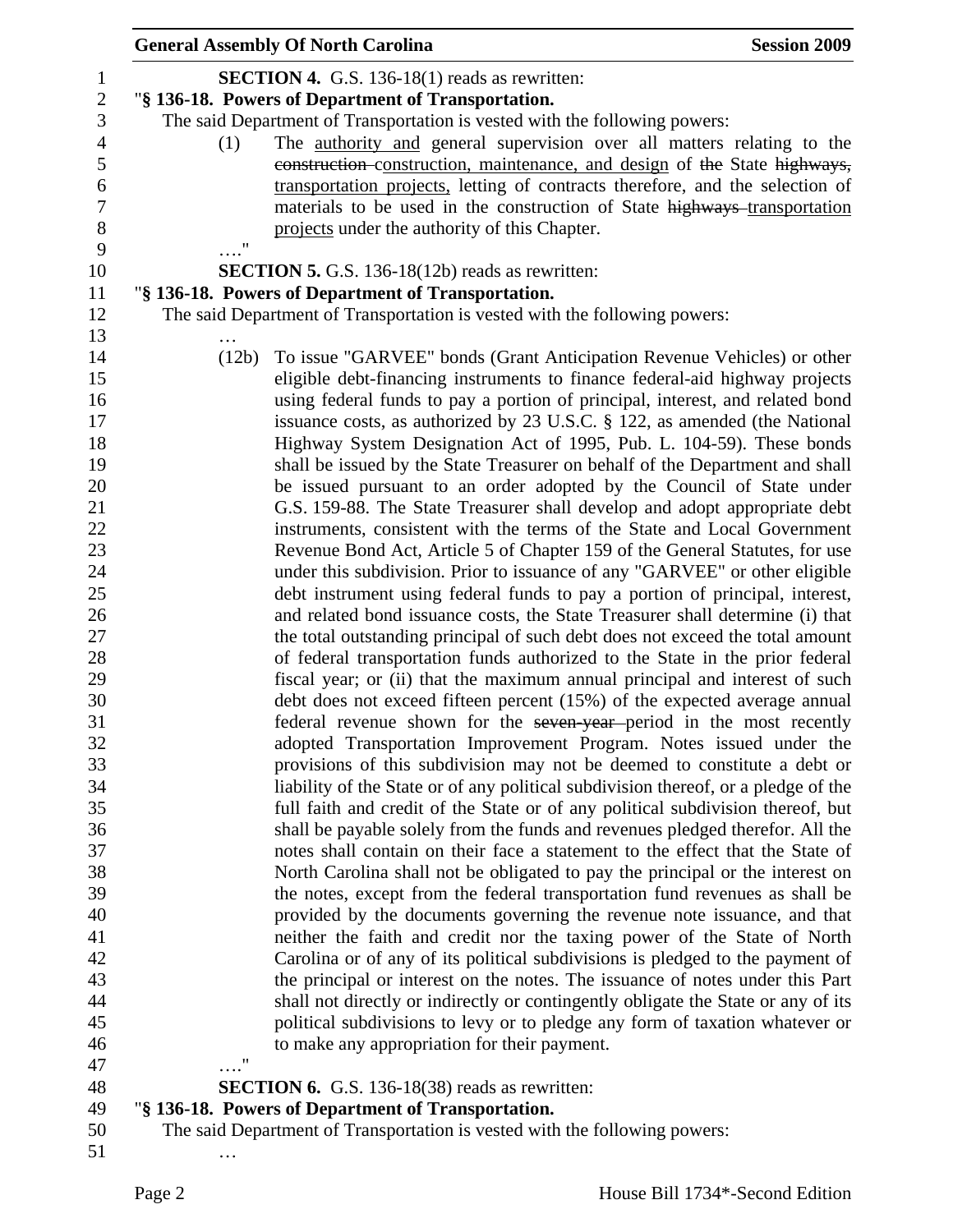|                       | <b>General Assembly Of North Carolina</b>                                                                                                                                                                                                                                                                                                                                                                                                                                                                                                                                                                                                                                                                                                                                                                                                                                                                                                                                                                                                                                                                                                                                                                                                                                                | <b>Session 2009</b> |
|-----------------------|------------------------------------------------------------------------------------------------------------------------------------------------------------------------------------------------------------------------------------------------------------------------------------------------------------------------------------------------------------------------------------------------------------------------------------------------------------------------------------------------------------------------------------------------------------------------------------------------------------------------------------------------------------------------------------------------------------------------------------------------------------------------------------------------------------------------------------------------------------------------------------------------------------------------------------------------------------------------------------------------------------------------------------------------------------------------------------------------------------------------------------------------------------------------------------------------------------------------------------------------------------------------------------------|---------------------|
| (38)<br>11            | To enter into agreements with municipalities, counties, governmental<br>entities, or nonprofit corporations to receive funds for the purpose-purposes<br>of advancing right-of-way acquisition or the construction schedule of a<br>project identified in the Transportation Improvement Program. If these funds<br>are subject to repayment by the Department, prior to receipt of funds,<br>reimbursement of all funds received by the Department shall be shown in the<br>existing Transportation Improvement Program and shall be reimbursed<br>within seven years of receipt. the period of the existing Transportation<br><b>Improvement Program.</b>                                                                                                                                                                                                                                                                                                                                                                                                                                                                                                                                                                                                                              |                     |
|                       | <b>SECTION 7.</b> G.S. 136-18(39) reads as rewritten:                                                                                                                                                                                                                                                                                                                                                                                                                                                                                                                                                                                                                                                                                                                                                                                                                                                                                                                                                                                                                                                                                                                                                                                                                                    |                     |
|                       | "§ 136-18. Powers of Department of Transportation.                                                                                                                                                                                                                                                                                                                                                                                                                                                                                                                                                                                                                                                                                                                                                                                                                                                                                                                                                                                                                                                                                                                                                                                                                                       |                     |
|                       | The said Department of Transportation is vested with the following powers:                                                                                                                                                                                                                                                                                                                                                                                                                                                                                                                                                                                                                                                                                                                                                                                                                                                                                                                                                                                                                                                                                                                                                                                                               |                     |
| (39)<br>11            | To enter into partnership agreements with the North Carolina Turnpike<br>Authority, private entities, and authorized political subdivisions to finance,<br>by tolls, contracts, and other financing methods authorized by law, the cost<br>acquiring, constructing, equipping, maintaining, and operating<br>of<br>transportation infrastructure in this State, and to plan, design, develop,<br>acquire, construct, equip, maintain, and operate transportation infrastructure<br>in this State. An agreement entered into under this subdivision requires the<br>concurrence of the Board of Transportation. The Department shall report to<br>the Chairs of the Joint Legislative Transportation Oversight Committee, the<br>Chairs of the House of Representatives Appropriations Subcommittee on<br>Transportation, and the Chairs of the Senate Appropriations Committee on<br>the Department of Transportation, at the same time it notifies the Board of<br>Transportation of any proposed agreement under this subdivision. Any<br>contracts for construction of highways, roads, streets, and bridges which are<br>awarded pursuant to an agreement entered into under this section shall<br>comply with the competitive bidding requirements of Article 2 of this<br>Chapter. |                     |
|                       | <b>SECTION 8.</b> G.S. 136-18(40) reads as rewritten:                                                                                                                                                                                                                                                                                                                                                                                                                                                                                                                                                                                                                                                                                                                                                                                                                                                                                                                                                                                                                                                                                                                                                                                                                                    |                     |
|                       | "§ 136-18. Powers of Department of Transportation.                                                                                                                                                                                                                                                                                                                                                                                                                                                                                                                                                                                                                                                                                                                                                                                                                                                                                                                                                                                                                                                                                                                                                                                                                                       |                     |
|                       | The said Department of Transportation is vested with the following powers:                                                                                                                                                                                                                                                                                                                                                                                                                                                                                                                                                                                                                                                                                                                                                                                                                                                                                                                                                                                                                                                                                                                                                                                                               |                     |
| (40)<br>$\pmb{\cdot}$ | To expand public access to coastal waters in its road project planning and<br>construction programs. The Department shall work with the Wildlife<br>Resources Commission, other State agencies, and other government entities<br>to address public access to coastal waters along the roadways, bridges, and<br>other transportation infrastructure owned or maintained by the Department.<br>The Department shall adhere to all applicable design standards and<br>guidelines in implementation of this enhanced access. The Department shall<br>report on its progress in expanding public access to coastal waters to the<br>Joint Legislative Commission on Seafood and Aquaculture and to the Joint<br>Legislative Transportation Oversight Commission no later than March 1 of<br>each year.                                                                                                                                                                                                                                                                                                                                                                                                                                                                                       |                     |
|                       | SECTION 9. G.S. 136-28.4 reads as rewritten:                                                                                                                                                                                                                                                                                                                                                                                                                                                                                                                                                                                                                                                                                                                                                                                                                                                                                                                                                                                                                                                                                                                                                                                                                                             |                     |
|                       | "§ 136-28.4. State policy concerning participation by disadvantaged minority-owned and                                                                                                                                                                                                                                                                                                                                                                                                                                                                                                                                                                                                                                                                                                                                                                                                                                                                                                                                                                                                                                                                                                                                                                                                   |                     |
|                       | women-owned businesses in highway transportation contracts.                                                                                                                                                                                                                                                                                                                                                                                                                                                                                                                                                                                                                                                                                                                                                                                                                                                                                                                                                                                                                                                                                                                                                                                                                              |                     |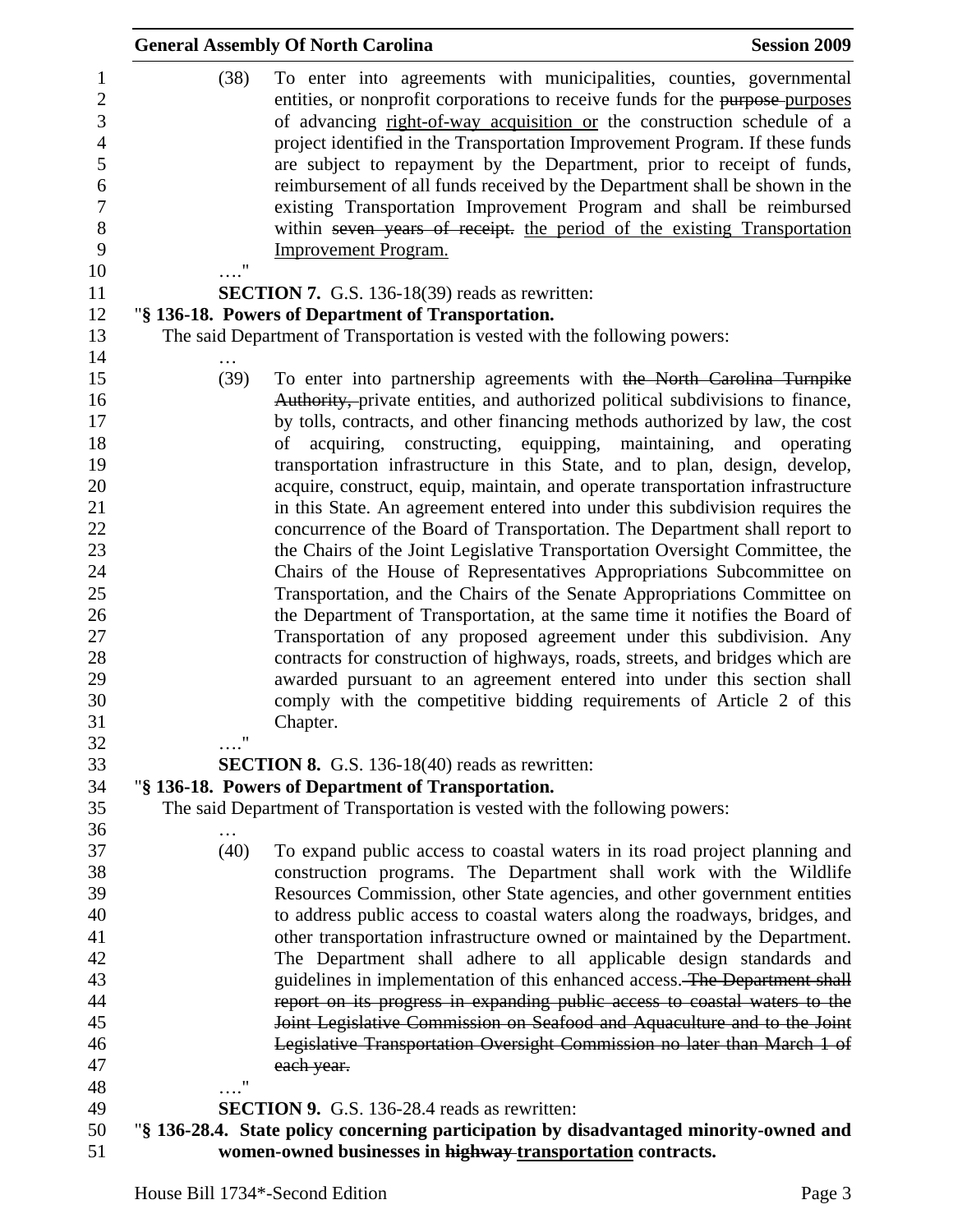### General Assembly Of North Carolina Session 2009

1 (a) It is the policy of this State, based on a compelling governmental interest, to 2 encourage and promote participation by disadvantaged minority-owned and women-owned 3 businesses in contracts let by the Department pursuant to this Chapter for the planning, design, 4 preconstruction, construction, alteration, or maintenance of State highways, roads, streets, or 5 bridges transportation infrastructure and in the procurement of materials for these projects. All 6 State agencies, institutions, and political subdivisions shall cooperate with the Department of 7 Transportation and among themselves in all efforts to conduct outreach and to encourage and 8 promote the use of disadvantaged minority-owned and women-owned businesses in these 9 contracts.

10 (b) At least every five years, the Department shall conduct a study on the availability 11 and utilization of disadvantaged minority-owned and women-owned business enterprises and 12 examine relevant evidence of the effects of race-based or gender-based discrimination upon the 13 utilization of such business enterprises in contracts for planning, design, preconstruction, 14 construction, alteration, or maintenance of State highways, roads, streets, or bridges 15 transportation infrastructure and in the procurement of materials for these projects. Should the 16 study show a strong basis in evidence of ongoing effects of past or present discrimination that 17 prevents or limits disadvantaged minority-owned and women-owned businesses from 18 participating in the above contracts at a level which would have existed absent such 19 discrimination, such evidence shall constitute a basis for the State's continued compelling 20 governmental interest in remedying such race and gender discrimination in highway 21 transportation contracting. Under such circumstances, the Department shall, in conformity with 22 State and federal law, adopt by rule and contract provisions a specific program to remedy such 23 discrimination. This specific program shall, to the extent reasonably practicable, address each 24 barrier identified in such study that adversely affects contract participation by disadvantaged 25 minority-owned and women-owned businesses.

26 (b1) Based upon the findings of the Department's Second Generation Disparity Study 27 completed in 2004, 2009 study entitled "Measuring Business Opportunity: A Disparity Study of 28 NCDOT's State and Federal Programs" hereinafter referred to as "Study", the program design 29 shall, to the extent reasonably practicable, incorporate narrowly tailored remedies identified in 30 the Study, and the Department shall implement a comprehensive antidiscrimination 31 enforcement policy. As appropriate, the program design shall be modified by rules adopted by 32 the Department that are consistent with findings made in the Study and in subsequent studies 33 conducted in accordance with subsection (b) of this section. As part of this program, the 34 Department shall review its budget and establish annual aspirational goals every three years, 35 not mandatory goals, in percentages, for the overall participation in contracts by disadvantaged 36 minority-owned and women-owned businesses. These annual aspirational goals for 37 disadvantaged minority-owned and women-owned businesses shall be established consistent 38 with federal methodology specified in the Study, methodology, and they shall not be applied 39 rigidly on specific contracts or projects. Instead, the Department shall establish 40 contract-specific goals or project-specific goals for the participation of such firms in a manner 41 consistent with availability of disadvantaged minority-owned and women-owned businesses, as 42 appropriately defined by its most recent Study, for each disadvantaged minority-owned and 43 women-owned business category that has demonstrated significant disparity in contract 44 utilization. Nothing in this section shall authorize the use of quotas. Any program implemented 45 as a result of the Study conducted in accordance with this section shall be narrowly tailored to 46 eliminate the effects of historical and continuing discrimination and its impacts on such 47 disadvantaged minority-owned and women-owned businesses without any undue burden on 48 other contractors. The Department shall give equal opportunity for contracts it lets without 49 regard to race, religion, color, creed, national origin, sex, age, or handicapping condition, as 50 defined in G.S. 168A-3, to all contractors and businesses otherwise qualified.

51 (c) The following definitions apply in this section: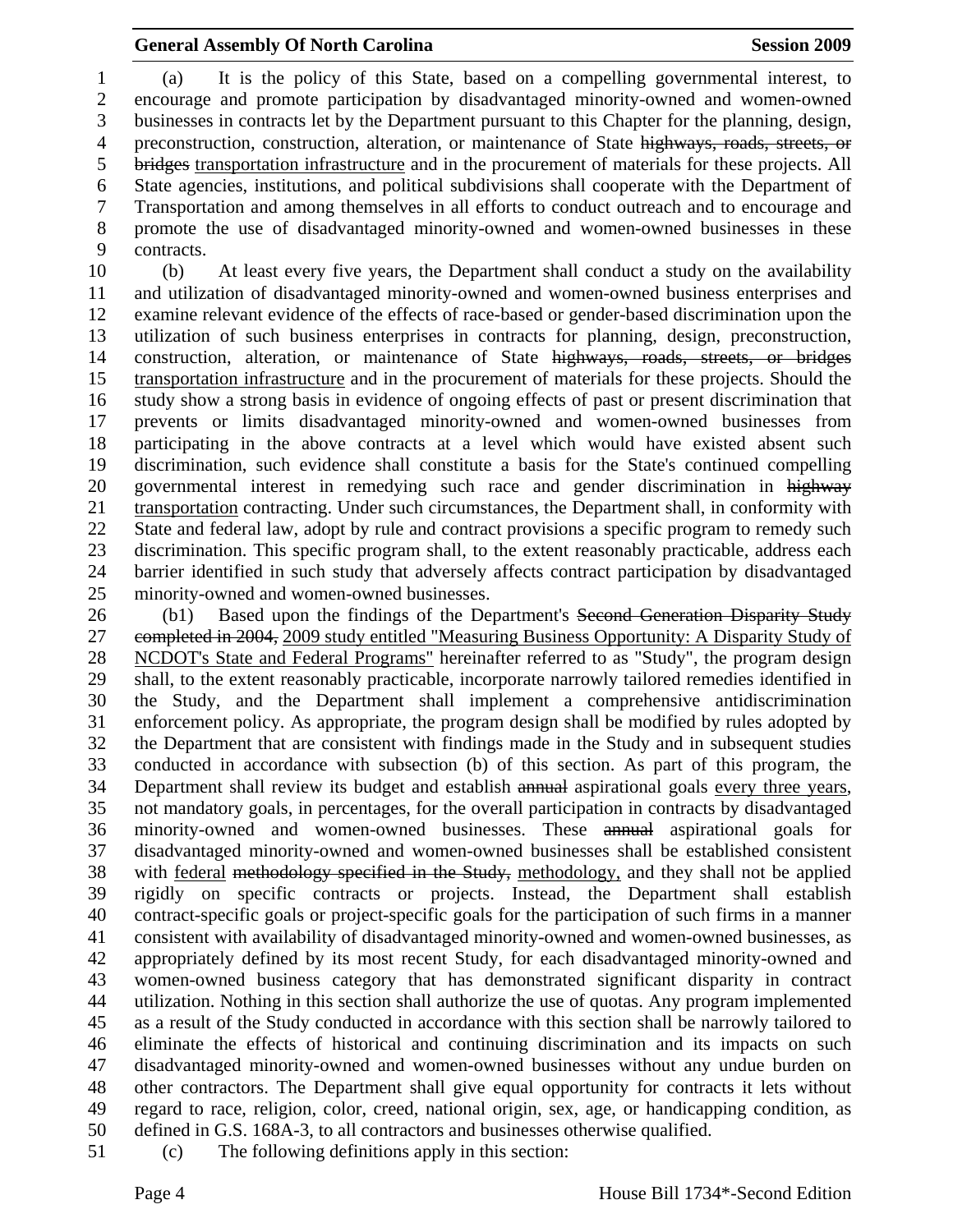| <b>General Assembly Of North Carolina</b>                                                         | <b>Session 2009</b>                                                  |
|---------------------------------------------------------------------------------------------------|----------------------------------------------------------------------|
| "Disadvantaged business Business" has the same meaning as "disadvantaged"<br>(1)                  |                                                                      |
| business enterprise" in 49 C.F.R. § 26.5 Subpart A or any subsequently                            |                                                                      |
| promulgated replacement regulation.                                                               |                                                                      |
| "Minority" includes only those racial or ethnicity classifications identified by<br>(2)           |                                                                      |
| a study conducted in accordance with this section that have been subjected to                     |                                                                      |
| discrimination in the relevant marketplace and that have been adversely                           |                                                                      |
| affected in their ability to obtain contracts with the Department.                                |                                                                      |
| "Women" means nonminority persons born of the female gender.<br>(3)                               |                                                                      |
| The Department shall report semiannually annually to the Joint Legislative<br>(d)                 |                                                                      |
| Transportation Oversight Committee on the utilization of disadvantaged minority-owned             |                                                                      |
| businesses and women-owned businesses and any program adopted to promote contracting              |                                                                      |
| opportunities for those businesses. Following each study of availability and utilization, the     |                                                                      |
| Department shall report to the Joint Legislative Transportation Oversight Committee on the        |                                                                      |
| results of the study for the purpose of determining whether the provisions of this section should |                                                                      |
| continue in force and effect.                                                                     |                                                                      |
| This section expires August 31, 2010 2014."<br>(e)                                                |                                                                      |
| <b>SECTION 10.</b> G.S. 136-89.189 reads as rewritten:                                            |                                                                      |
| "§ 136-89.189. Turnpike Authority revenue bonds.                                                  |                                                                      |
| The Authority shall be a municipality for purposes of Article 5 of Chapter 159 of the             |                                                                      |
| General Statutes, the State and Local Government Revenue Bond Act, and may issue revenue          |                                                                      |
| bonds pursuant to that Act to pay all or a portion of the cost of a Turnpike Project or to refund |                                                                      |
| any previously issued bonds. In connection with the issuance of revenue bonds, the Authority      |                                                                      |
| shall have all powers of a municipality under the State and Local Government Revenue Bond         |                                                                      |
| Act, and revenue bonds issued by the Authority shall be entitled to the protection of all         |                                                                      |
| provisions of the State and Local Government Revenue Bond Act.                                    |                                                                      |
| Except as provided in this section, the provisions of Chapter 159 of the General Statutes,        |                                                                      |
| the Local Government Finance Act, apply to revenue bonds issued by the Turnpike Authority.        |                                                                      |
| The term of a lease between the Turnpike Authority and the Department<br>(1)                      |                                                                      |
| executed prior to July 27, 2009, for all or any part of a Turnpike Project may                    |                                                                      |
| exceed 40 years, as agreed by the Authority and the Department.                                   |                                                                      |
| The maturity date of a refunding bond may extend to the earlier of the<br>(2)                     |                                                                      |
| following:                                                                                        |                                                                      |
| Forty years from the date of issuance of the refunding bond.<br>a.                                |                                                                      |
| $\mathbf b$ .                                                                                     | The date the Turnpike Authority determines is the maturity date      |
|                                                                                                   | required for the Turnpike Project funded with the refunding bonds to |
|                                                                                                   | generate sufficient revenues to retire the refunding bonds and any   |
|                                                                                                   | other outstanding indebtedness issued for that Project.<br>The       |
|                                                                                                   | Authority's determination of the appropriate maturity date is        |
|                                                                                                   | conclusive and binding. In making its determination, the Authority   |
|                                                                                                   | may take into account appropriate financing terms and conventions."  |
| SECTION 11. G.S. 143B-348 reads as rewritten:                                                     |                                                                      |
| "§ 143B-348. Department of Transportation - head; rules, regulations, etc., of Board of           |                                                                      |
| <b>Transportation.</b>                                                                            |                                                                      |
| The Secretary of Transportation shall be the head of the Department of Transportation. He         |                                                                      |
| shall carry out the day-to-day operations of the Department and shall be responsible for          |                                                                      |
| carrying out the policies, programs, priorities, and projects approved by the Board of            |                                                                      |
| Transportation. He shall be responsible for all other transportation matters assigned to the      |                                                                      |
| Department of Transportation, except those reserved to the Board of Transportation by statute.    |                                                                      |
| Except as otherwise provided for by statute, the Secretary shall have all the powers and duties   |                                                                      |
| as provided for in Article 1 of Chapter 143B including the responsibility for all management      |                                                                      |